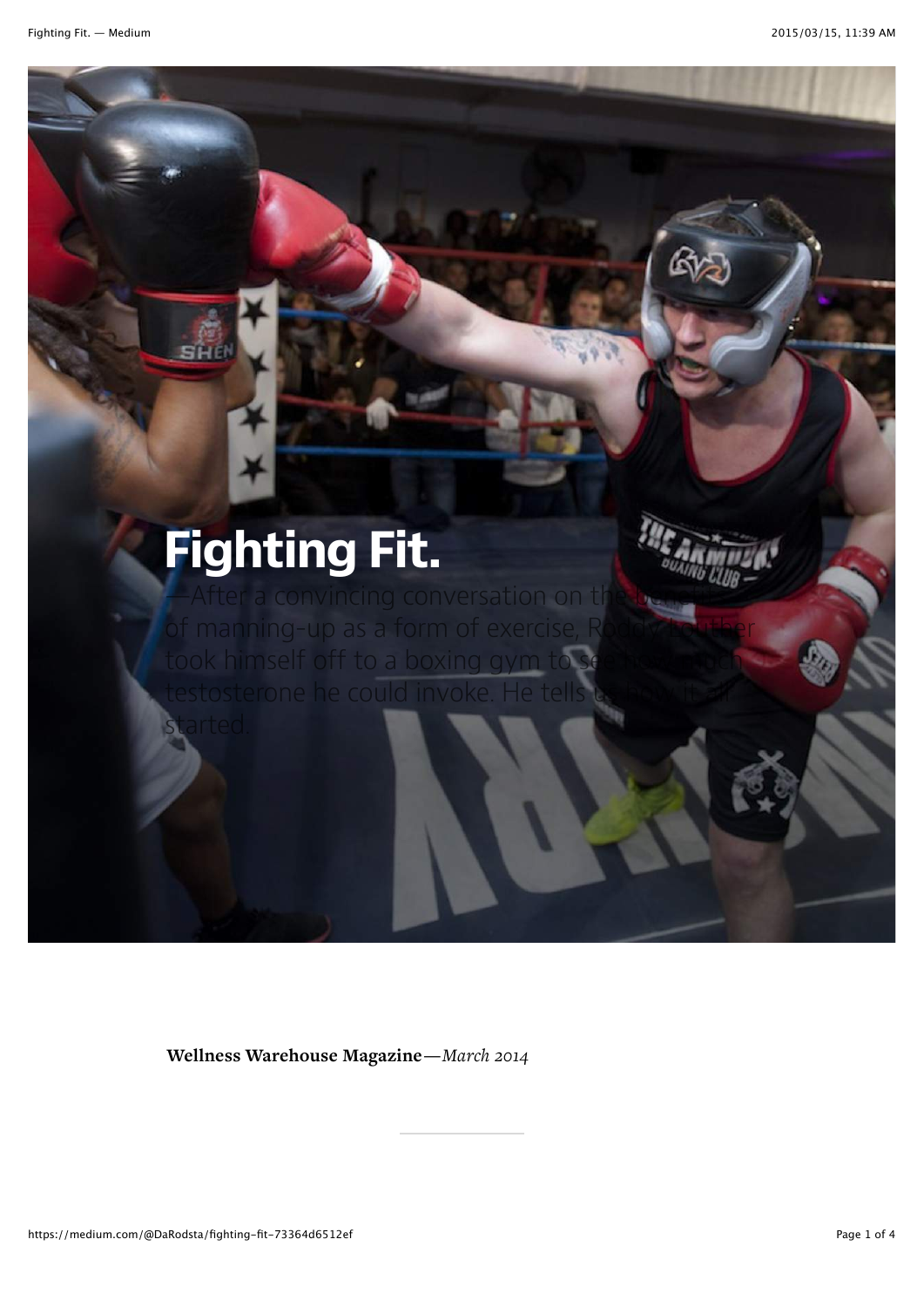"How many fight's have you had so far?" asked a tanned brunette.

"Oh, next Friday's will be my fourth, I can't wait!" So whispered a striking flame haired woman through a smile betrayed by a white-hot gaze… erm, fixed on me. It wasn't a seductive exchange, in the least.

It's not the kind of conversation one would expect to hear from a bunch of very attractive women propped up against a bar counter. But one night while out with a buddy of mine at one of Cape Town's nicer bars, that's exactly what cackle from the group of women next to us was about. My friend, who'd also been eavesdropping on the conversation, interpreted my stupor perfectly.

"Oh, she goes to the same gym as I do. Hell of a fighter that girl…" He said sipping his pint and aiming a twinkly eye in the general direction of the ladies. I realised my buddy had, in the last few months somewhat changed shape. It all made sense now. The bugger was going to a boxing gym… in secret! Hence the sudden knobbly body, glowing cheeks, spring in his step and… Oh, where's he off to now?

"Hello ladies," my friend announced himself, with a seductively dangerous grin. Most of them reached for the counter as their knees weakened, and immediately they were all having an iffy-hair-day.

My previously, detrimentally shy friend had suddenly become Mr. Personality—from relying on his Labrador puppy charms, to a Zeus-like persona, complete with mythical mysteries. And that was the reason for his sudden abundance of confidence. It was all because of his membership to a Boxing Gym ; The Armoury, to be precise.

I decided to investigate. Their website, [www.armouryboxing.com,](http://www.armouryboxing.com%2c/) is a substantial introduction to boxing as a sport, which in the end seduces you into considering 'White Collar Boxing' as a fitness regime. When I say 'fitness', I really have to distance it from the conventional notion. Owner Steve Burke an astonishingly youthful fifty-something ex-British army paratrooper, and boxing instructor, spent some time with me to answer questions about boxing. Questions which have intrigued me since the runup to the famous Ali—Frazier bouts of the seventies. Like, "Why does it take a year or longer to prepare for a fight?" To answer this, Steve took me back to my primary school days and an inevitable confrontation with the schoolyard bully, which lasted all of… maybe a minute. He reminded me of how spent I was in the aftermath, then compared that to the fifteen, three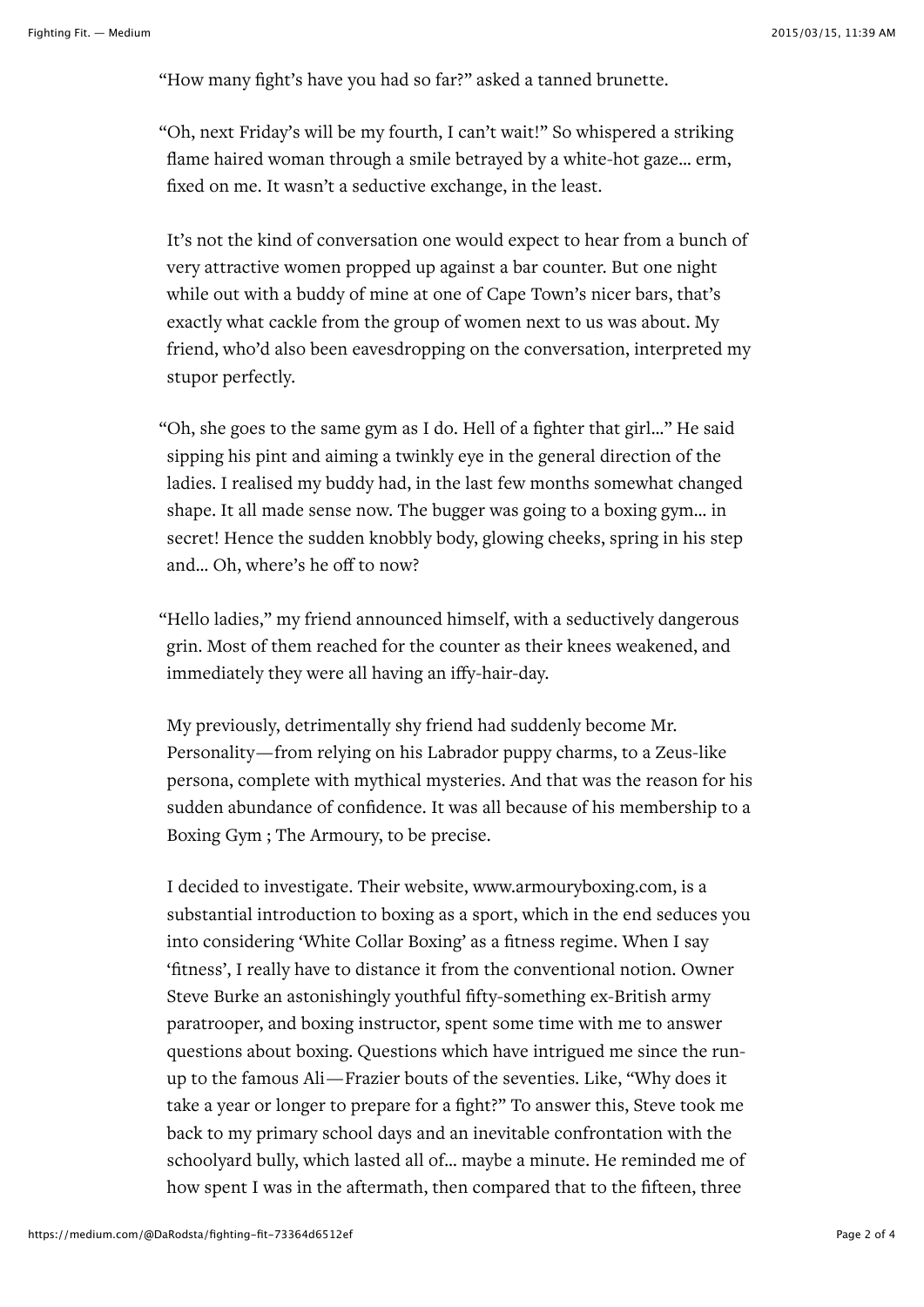minute rounds with a minute break in between, the rounds that a boxer has to be prepared for in a fight.

Boxing, he explains, engages your whole primal being—the need to defend yourself is an all-consuming instinct. In the presence of danger to yourself; your senses, including the ones you don't know about, are auto-heightened as natural defense mechanisms like stress and fear kicks in. The body responds by flooding itself with adrenaline. In the crucial moments afterwards, your mind races to assess the threat against your ability, both physically and mentally. You are faced with options—man-up, negotiate… or run. You decide to man-up. Good. You've locked eyes, your body has tensed and assumed a postural readiness—your hands have gone up, instinctively protecting your most vulnerable body parts, your head and throat. Ready to kick butt? Not quite. At this point you'd do well to assess your mental readiness. In this lonely hour, your enemy is anger. Your friend calculated ruthlessness. At Armoury, Steve and his trainers will hone your readiness to the point of premeditation. And I don't mean only for the ring.

Steve, whose 'day-job' is, Head of Strategy Consulting for Financial Services at Price Cooper Waterhouse (PCW) explains: "Applied to everyday battles, the lessons you learn in boxing are invaluable." Pick a fight you have to win—a beer-belly, a health issue, a spurning love interest, the office bitch, a presentation, a bosses attention, etc. Boxing is the original martial art, and all the punches, the moves the strategies to win battles—the discipline, fortitude, patience, calculation, pragmatism, negotiation, the art of deceit and the slight of fist, are all here to be learned. I think we can trust Steve, the PCW management consultant when he lauds boxing as the means of sharpening your life skills.

At Armoury you'll thrive in the camaraderie and blossom in the solitude (if you so wish) of roadwork and skipping. You'll learn to except the frightening reality of a bloody nose; to take a punch to the breadbasket and evade an assault on your precious lunchbox.

Don't expect fancy treadmills, spinning machines or weight-lifting contraptions. Expect to use your own weight to resist the force you can generate. Expect heavy balls to be thrown at you, then throw them back even harder; then dangle weights between your legs, all this for a concrete six-pack.

When you're ready, take to the ring with one of their knowledgeable instructors, where you can punch the bejesus out of your boss, that love